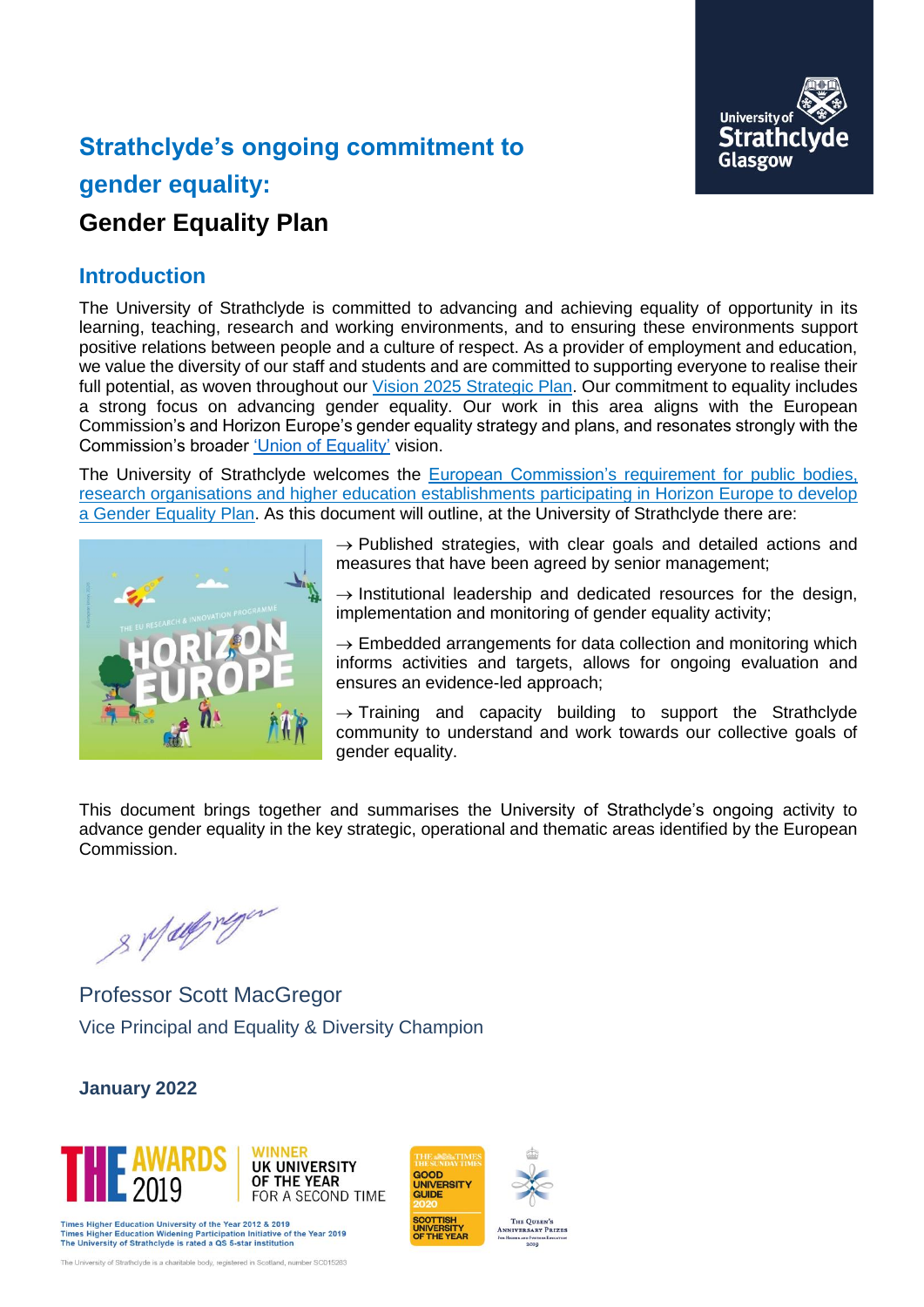## **About this document**

The University of Strathclyde welcomes the European Commission's requirement for all institutions participating in Horizon Europe to develop a Gender Equality Plan (GEP). Given our significant existing work in this area, rather than developing a standalone additional GEP, this document outlines the intersecting strands of our work to advance gender equality in the key strategic, operational and thematic areas identified by the European Commission / Horizon Europe.

#### **Key contents**

- **1:** Published strategies and action plans
- **2:** Leadership and Resource
- **3:** Data collection and Monitoring
- **4:** Training and Capacity-Building
- **5:** Thematic Areas
- **6:** Our commitment to reviewing and reporting progress

## **1: Existing strategies and action plans**

**Equality Outcomes and Mainstreaming Reports:** Producing these reports is a statutory duty under the Equality Act 2010<sup>1</sup> and Public Sector Equality Duties (Scottish Specific Duties). The reports contain significant analysis of equality data, and detailed actions on advancing equality of opportunity at the University, developed in consultation with our staff and students. These reports are [published online](https://www.strath.ac.uk/whystrathclyde/equalitydiversity/reports/) and are publicly available.

- **[Equality Outcomes report](file:///C:/Users/matso/Documents/Docs/Senior%20Equality%20&%20Diversity%20Officer/%09https:/www.strath.ac.uk/media/ps/sees/equality/Equality_Outcomes_Report_2021.pdf)** (2021).
- **[Equality Mainstreaming Report](https://www.strath.ac.uk/media/ps/sees/equality/Equality_Mainstreaming_Report_2021.pdf)** (2021).

**Gender Action Plan:** A requirement from the Scottish Funding Council, the University developed a [Gender Action Plan](https://www.strath.ac.uk/media/ps/sees/equality/Gender_Action_Plan.pdf) (2017) for advancing gender equality and addressing underrepresentation in key subject areas.

**Institutional Athena Swan Action Plan** (2017-22): Strathclyde currently holds an institutional [Athena](https://www.advance-he.ac.uk/equality-charters/transformed-uk-athena-swan-charter)  [Swan](https://www.advance-he.ac.uk/equality-charters/transformed-uk-athena-swan-charter) Bronze award (2017-2022). The institution-level Athena Swan action plan is a comprehensive document developed as part of the Athena Swan Charter process with the aim of advancing gender equality at Strathclyde. The University is currently working towards its renewal application which will involve the development of a new action plan in 2022/23.

**Equal Pay Action Plan** (2021-23): As outlined in our [Equal Pay and Gender Pay Gap Report 2021,](https://www.strath.ac.uk/media/ps/sees/equality/Equal_Pay_and_Gender_Pay_Gap_Report_2021.pdf) Strathclyde has developed an ambitious action plan that builds on the successful actions taken to date and sets out bold and innovative actions over the coming years to reduce the gap further.

**Departmental Athena Swan Action Plans** (various dates, award dependent): Fifteen Departments at Strathclyde currently hold department-level awards (14 Bronzes and 1 Silver). Department-level Athena Swan action plans are developed as part of the Athena Swan Charter process with the aim of identifying local barriers and inequalities and setting actions to advance gender equality at Departmental level.

-

<sup>1</sup> England, Scotland and Wales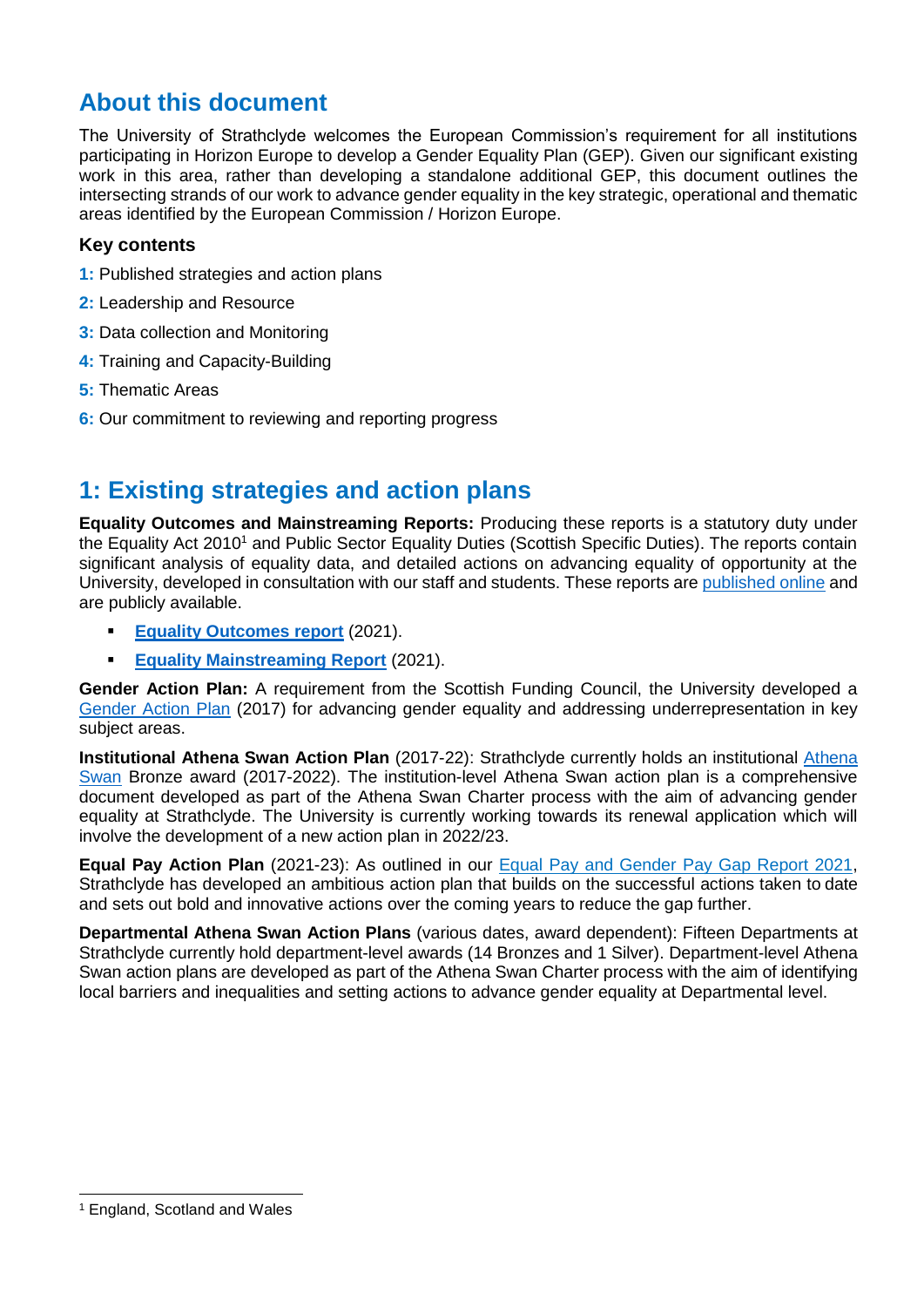## **2: Leadership and Resource**

#### **2.1 Leadership – Strathclyde's Equality Champion**

The University's Vice-Principal Professor Scott MacGregor is the Equality and Diversity Champion. Professor MacGregor's role is to advocate the equality agenda and strategy and support the Equality and Diversity Manager in developing and implementing policy and practice on campus. Professor MacGregor is the Convener of the University Equality, Diversity and Inclusion Committee (EDIC).

#### **2.2 Dedicated resource**

**Equality and Diversity Office:** The University has dedicated resource for equality and diversity, including gender equality. The [Equality and Diversity Office](https://www.strath.ac.uk/professionalservices/accessequalityinclusionservice/equalitydiversity/courses/) works to advance equality and inclusion for both staff and students, and is part of the University's wider [Access, Equality and Inclusion service.](https://www.strath.ac.uk/professionalservices/accessequalityinclusionservice/)

The University's E&D Office is comprised of the following core members of staff:

- **Equality and Diversity Manager (1FTE)**
- **•** Senior Equality and Diversity Officer (1FTE)
- Equality and Diversity Co-ordinator (0.6FTE)

In addition, the Office will be joined by two (1.2FTE total) Equality and Diversity Engagement Officers in spring 2022, with a remit for developing and delivering EDI learning and development opportunities to staff and students alongside training on related strategic priorities (such as gender-based violence).

#### **2.3 Equality, diversity and inclusion committees**

The University has a range of committees and working groups to oversee, monitor and take forward equality, diversity and inclusion work (including gender equality).

- **Equality, Diversity and Inclusion Committee ([EDIC](https://www.strath.ac.uk/professionalservices/accessequalityinclusionservice/equalitydiversity/committeesgroups/)):** EDIC is the Committee overseeing the University's compliance with its equality and diversity obligations. The Committee is convened by the Vice-Principal and meets formally three times a year.
- **EXECT AT A FIRE THE GEART COMPONE FIRE THE GEART FIRE COMPONER FIRE THE STAND IS COMPONER STANDIES FIRE COMPONER STANDIES OF STANDIES FIRE COMPONER STANDART GROUP IS** to help promote and advance gender equality within the University's staff and student populations and specifically to oversee progress against the University's Athena Swan Action Plan and Gender Action Plan. The Committee is convened by the Equality and Diversity Lead and meets formally three times a year.
- **Faculty / Directorate / Departmental Equality, Diversity and Inclusion (EDI) Committees:**  These committees work to advance EDI – including gender equality – at a faculty, directorate or departmental level (including professional services). Existing committees include the Gender Equality, Diversity and Inclusion (GEDI) in the Faculty of Humanities and Social Sciences (HaSS), the Research and Knowledge Exchange Services (RKES) EDI Group, and the Chemistry Department EDI Group. In 2021/22, the University is commencing a programme of work to support the development of further Faculty and Directorate-level EDI Committees.
- Athena Swan self-assessment teams: Committees convened to oversee and undertake comprehensive self-assessment of gender equality on institutional and departmental level, as part of the Athena Swan charter award submission process. Strathclyde holds an institutional [Athena Swan](https://www.advance-he.ac.uk/equality-charters/transformed-uk-athena-swan-charter) Bronze award (2017-2022), and 15 of our Departments currently hold departmentlevel awards (14 Bronzes and 1 Silver).
- **Equally Safe at Strathclyde Group:** The Group co-ordinates policies and procedures for prevention of and response to gender-based violence at the University, and oversees the implementation of the #EmilyTest action plan. The Group meets every 4-to-6 weeks.
- **Race Equality Working Group (REWG):** Following Strathclyde's formal endorsement of a [landmark declaration against racism](https://www.strath.ac.uk/blackhistorymonth/declarationagainstracism/) from Scotland's universities and colleges, the [Race Equality](https://www.strath.ac.uk/blackhistorymonth/raceequalityworkinggroupteam/)  [Working Group](https://www.strath.ac.uk/blackhistorymonth/raceequalityworkinggroupteam/) was convened to inform the advancement of race equality work. The group works to ensure and promote an inclusive environment for Black, Asian and minority ethnic students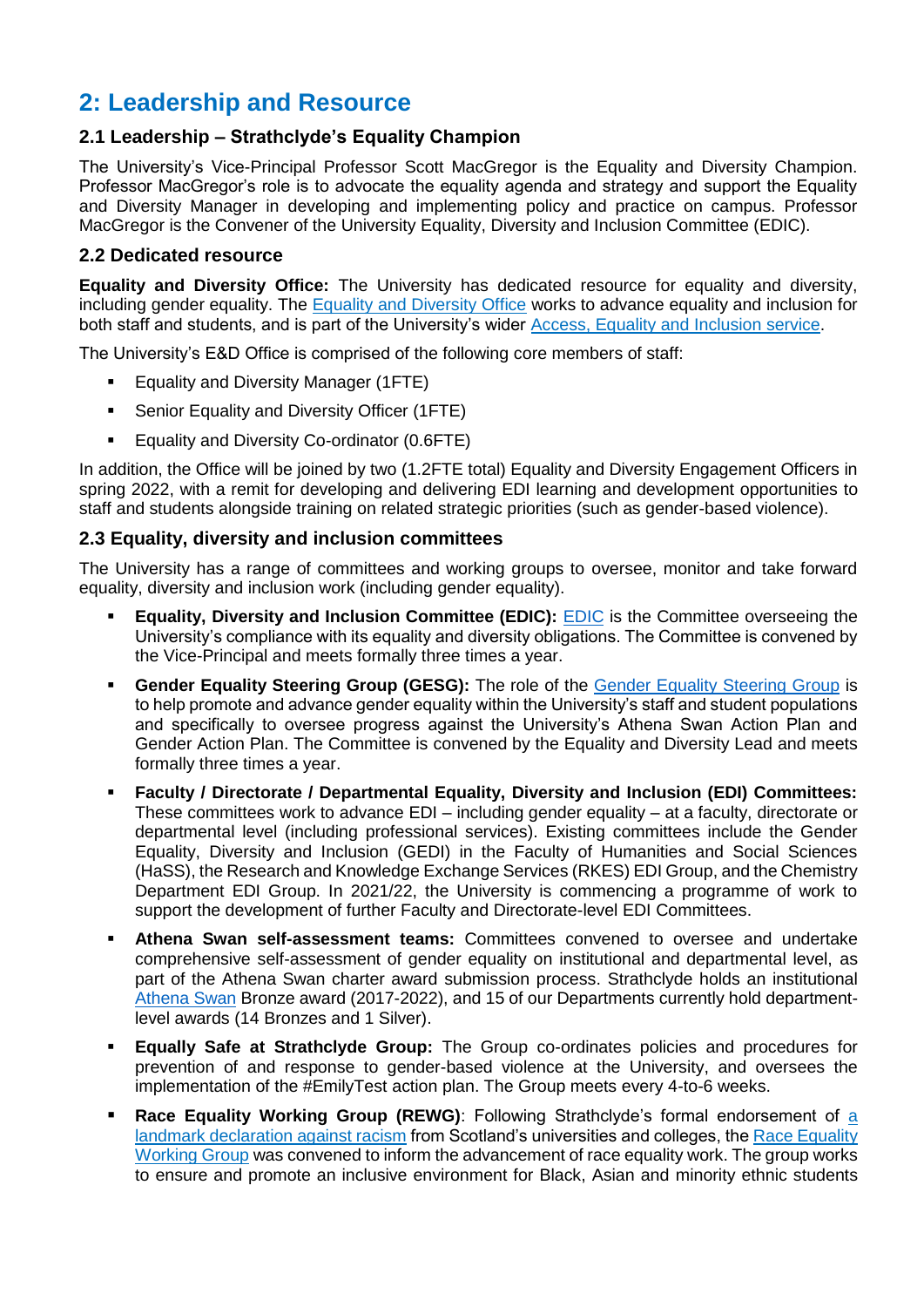and staff, promote racial diversity across the University and, address educational and employment outcomes for Black, Asian and minority ethnic students and staff.

**. Women in Science and Engineering (WISE):** The [WISE Committee](https://www.strath.ac.uk/engineering/civilenvironmentalengineering/aboutus/wise/) works to progress the University's commitment to attract and support women in STEM areas. The Committee meets every month.

## **3: Data collection and Monitoring**

**Routine data collection and monitoring:** The University routinely collects, monitors and [publishes](https://www.strath.ac.uk/whystrathclyde/equalitydiversity/reports/) equalities data via our equality outcome and monitoring reports. These reports are publicly available on the University's website. Data collection, monitoring and evaluation is also a key element of Athena Swan submissions on institutional and departmental level.

- **[Equality Outcomes report](file:///C:/Users/matso/Documents/Docs/Senior%20Equality%20&%20Diversity%20Officer/%09https:/www.strath.ac.uk/media/ps/sees/equality/Equality_Outcomes_Report_2021.pdf)** (2021) **and Algebrary 4** published online every 4 years
- **[Equality Mainstreaming Report](https://www.strath.ac.uk/media/ps/sees/equality/Equality_Mainstreaming_Report_2021.pdf)** (2021) published online every 2 years
- **[Staff Equality Monitoring Report](https://www.strath.ac.uk/media/ps/sees/equality/Equality_Monitoring_Report_2021_-_version_for_publication_New.pdf)** (2021) published online every 2 years
- **[Student Equality Monitoring Report](https://www.strath.ac.uk/media/ps/sees/equality/Student_Equality_Monitoring_Report_2021.pdf)** (2021) published online every 2 years
- **[Equal Pay and Gender Pay Gap Report](https://www.strath.ac.uk/media/ps/sees/equality/Equal_Pay_and_Gender_Pay_Gap_Report_2021.pdf)** (2021) published online every 2 years

### **4: Training and Capacity-Building**

**Courses on a range of equality, diversity and inclusion topics:** The University offers staff and students access to [e-learning on a range of EDI issues and topics.](https://www.strath.ac.uk/whystrathclyde/equalitydiversity/courses/) There are identified 'core' courses that staff and students are expected to undertake as part of induction, and further courses staff are expected to undertake if – for example – engaging in recruitment or taking on line-management responsibilities. The EDI e-learning course list for 2021/22 is:

Core staff courses:

- Diversity in the Workplace
- Insiders and Outsiders: How micro-behaviours affect the workplace
- Unconscious Bias

Courses for staff with specific roles and responsibilities:

- Diversity in the Workplace (for managers)
- Bullying and Harassment (for managers)
- Diversity in Learning and Teaching
- Recruitment and Selection

Staff courses for additional learning and development:

- Bullying and Harassment
- Sexual Harassment
- Disability Awareness
- Race in the Workplace
- Disclosure of a Racial Incident by Students
- Supporting Transgender Staff and Students

Core student courses:

• Diversity for Students

- 
- 
- 
- 
-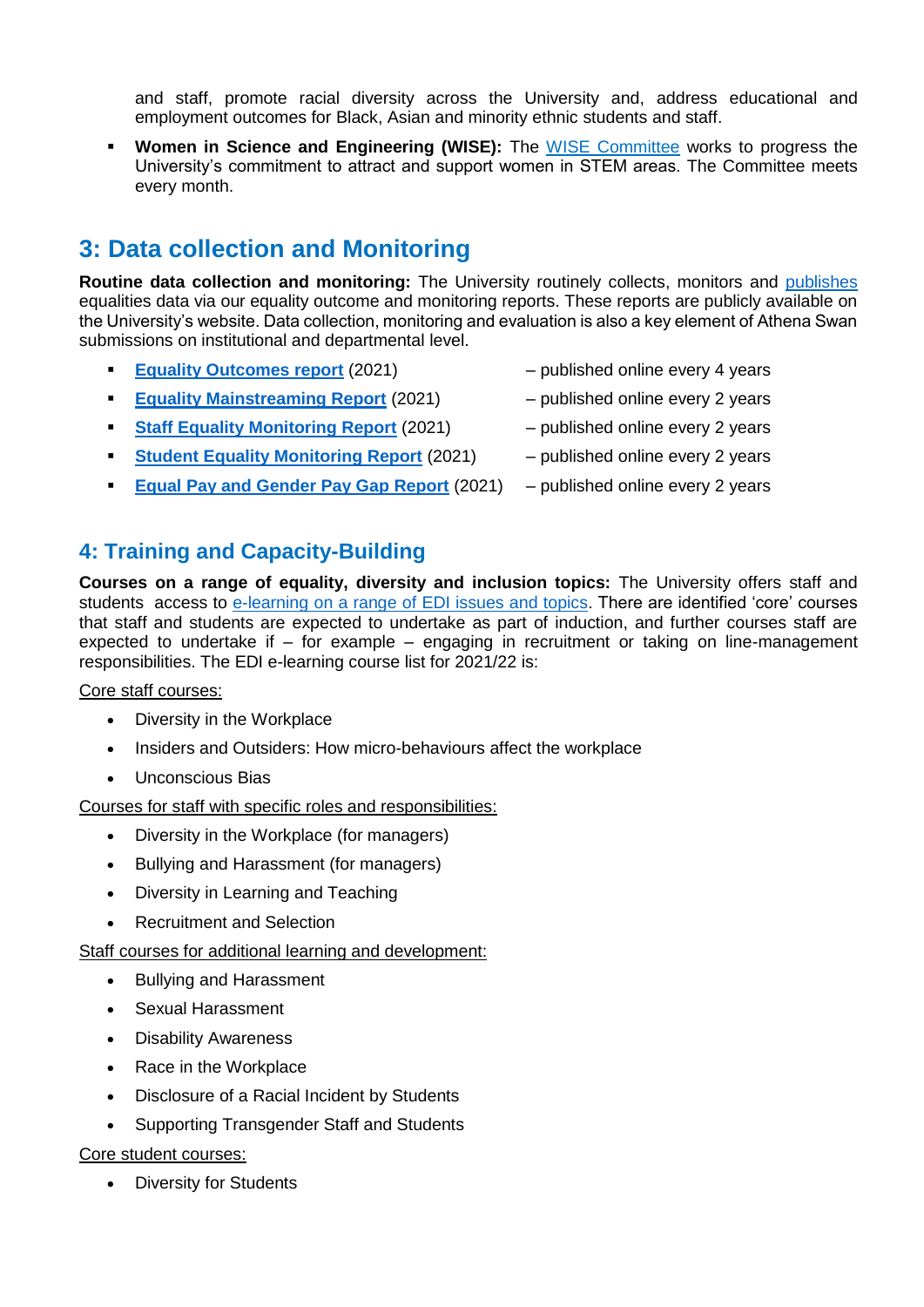- Unconscious Bias for Students
- Micro-Behaviours

**Strathclyde's Organisational and Staff Development Unit (OSDU):** [OSDU](https://www.strath.ac.uk/professionalservices/hr/learninganddevelopment/) provides a range of learning and development opportunities for Strathclyde staff at all roles and career stages. Programmes include the Strathclyde Programme in Academic practice, Researcher development and Knowledge Exchange Strathclyde Programme in Research and Leadership, Strathclyde's Teaching Excellence Programme, Research Staff Development, Strathclyde Leadership Development Programme, Professional Services Development, Management Development Series, and the Technical Staff Development Programme. 2021 statistics indicate that over 59% of staff engaging in these opportunities are women.

**Aurora Women's Leadership Development Programme:** Aurora seeks to support women and their institutions to fulfil their leadership potential through thought-provoking activities, collaborative problemsolving and motivating stories supported by inspirational women role models. Aurora is for women staff (up to senior lecturer level or the professional services equivalent) who would like to develop and explore issues relating to leadership roles and responsibilities. Participation embeds strong networks of early career women across the sector to share best practice, insights and experiences. [Aurora is administered](https://www.advance-he.ac.uk/programmes-events/aurora)  [by Advance HE](https://www.advance-he.ac.uk/programmes-events/aurora) and the University centrally funds 20 places annually. Over 120 Strathclyde staff have now been supported through the programme.

**Additional training and capacity building:** The University provides a range of additional training and capacity building on topics relating to gender equality, and is constantly reviewing and extending our offerings in this area. More recent relevant additions to our learning and development opportunities include gender-based violence bystander training (Intervention Initiative), gender-based violence first responder training, and menopause awareness sessions.

### **5: Thematic Areas**

In this section, we outline 10 key thematic areas in which we work to address inequalities and advance gender equality. This includes the 5 core thematic areas for advancing gender equality as identified by the European Commission, and 5 further thematic areas in which the University is taking forward innovative work to advance gender equality.

The core thematic areas identified by the European Commission are:

- **1.** Work-life balance and organisational culture
- **2.** Gender balance in leadership and decision-making;
- **3.** Gender equality in recruitment and career progression;
- **4.** Integration of the gender dimension into research and teaching content;
- **5.** Measures against gender-based violence, including sexual harassment.

In addition, we will also discuss the following further thematic areas in which we are taking forward gender equality work:

- **6.** Supporting trans, gender diverse and LGBT+ people
- **7.** Women and LGBT+ people in STEM
- **8.** Supporting staff with caring responsibilities
- **9.** Menopause in the workplace
- **10.** Inclusive research cultures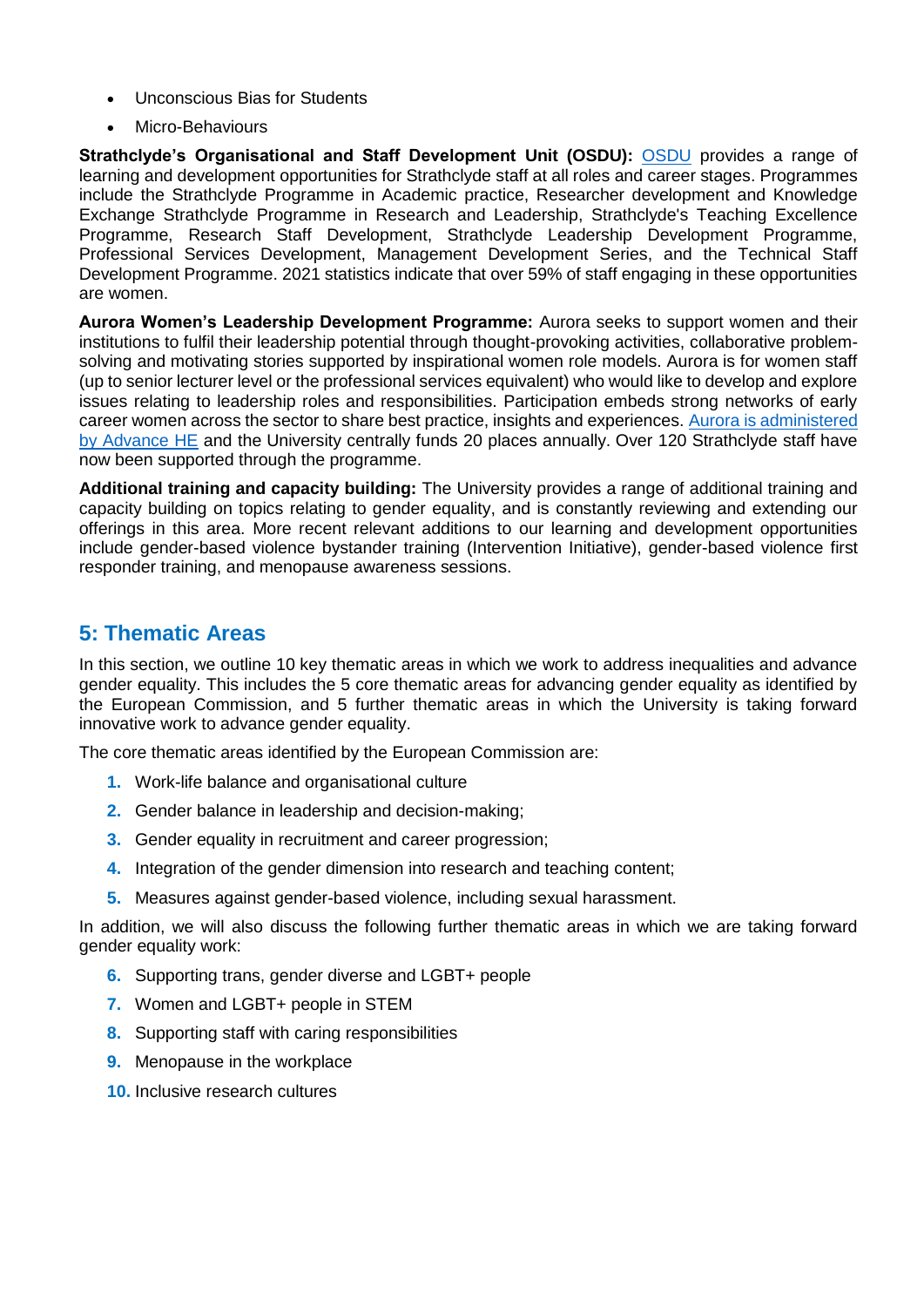**5.1 Work-life balance and organisational culture:** Key to this is Strategic Aim 5.1 of our [Vision 2025](https://www.strath.ac.uk/whystrathclyde/strategicplan/)  [Strategic Plan](https://www.strath.ac.uk/whystrathclyde/strategicplan/) and accompanying [People Strategy,](https://www.strath.ac.uk/whystrathclyde/peoplestrategy/) where the University commits to embracing our socially progressive ethos, and fostering an environment wherein our community of staff and students feel valued and are effective, engaged and values-led. This includes [The Strathclyde Pledge,](https://www.strath.ac.uk/whystrathclyde/peoplestrategy/thestrathclydepledge/) which pledges that every staff member will have a stable contract, fair and equal pay, a safe and secure working environment, and an opinion that matters.

In response to the pandemic and subsequent shifting ways of working, the University designed and implemented the sector-leading [Agile Working Toolkit](https://www.strath.ac.uk/whystrathclyde/peoplestrategy/agileworking/) to help staff and managers understand what agile working is, what agile working arrangements may be available and how to make agile working successful for both our staff and our University. The University has also introduced Meeting-Free Fridays as a day with dedicated time to allow staff to focus on key priorities. Staff are also encouraged to minimise email traffic on a Friday, further helping colleagues to make the most of their time and ensuring they are able to enjoy a 'work free weekend'.

The University offers a range of [flexible working](https://www.strath.ac.uk/professionalservices/hr/policiesandprocedures/flexibleandhomeworking/) and [family friendly](https://www.strath.ac.uk/professionalservices/hr/policiesandprocedures/family-friendlypoliciesandprocedures/) policies and procedures, and we are members of the ['Happy to Talk Flexible Working'](https://workingfamilies.org.uk/campaigns/happy-to-talk-flexible-working/) and ['Carer Positive'](https://www.carerpositive.org/) schemes. Due to the COVID-19 pandemic, the University then developed a sector-leading comprehensive [agile working toolkit,](https://www.strath.ac.uk/whystrathclyde/peoplestrategy/agileworking/) outlined further in Section 5.6. Strathclyde has a range of [policies and procedures](https://www.strath.ac.uk/staff/policies/hr/) to support dignity, respect and collegiality within our working and learning environments. In 2021/22, the University will roll out its innovative ['Safe 360̊'](https://www.strath.ac.uk/whystrathclyde/safe360/) framework to support the safety and wellbeing of the Strathclyde community.



**5.2 Gender balance in leadership and decision-making:** Several key senior office holders at the University are women, including the University Secretary and Compliance Officer, the Chief Digital and Information Officer, and several Associate Principals and Deputy Associate Principals. The University Court (the overall governing body of the University of Strathclyde) continues to meet the gender representation objective in terms of the Gender Representation on Public Boards (Scotland) Act 2018. There are 14 non-executive co-opted members of University Court – 9 of which are women (64%), and 5 of which are men (36%). The Convenor of Court – Dame Sue Bruce – is a woman, and the total majority of all Court members are women.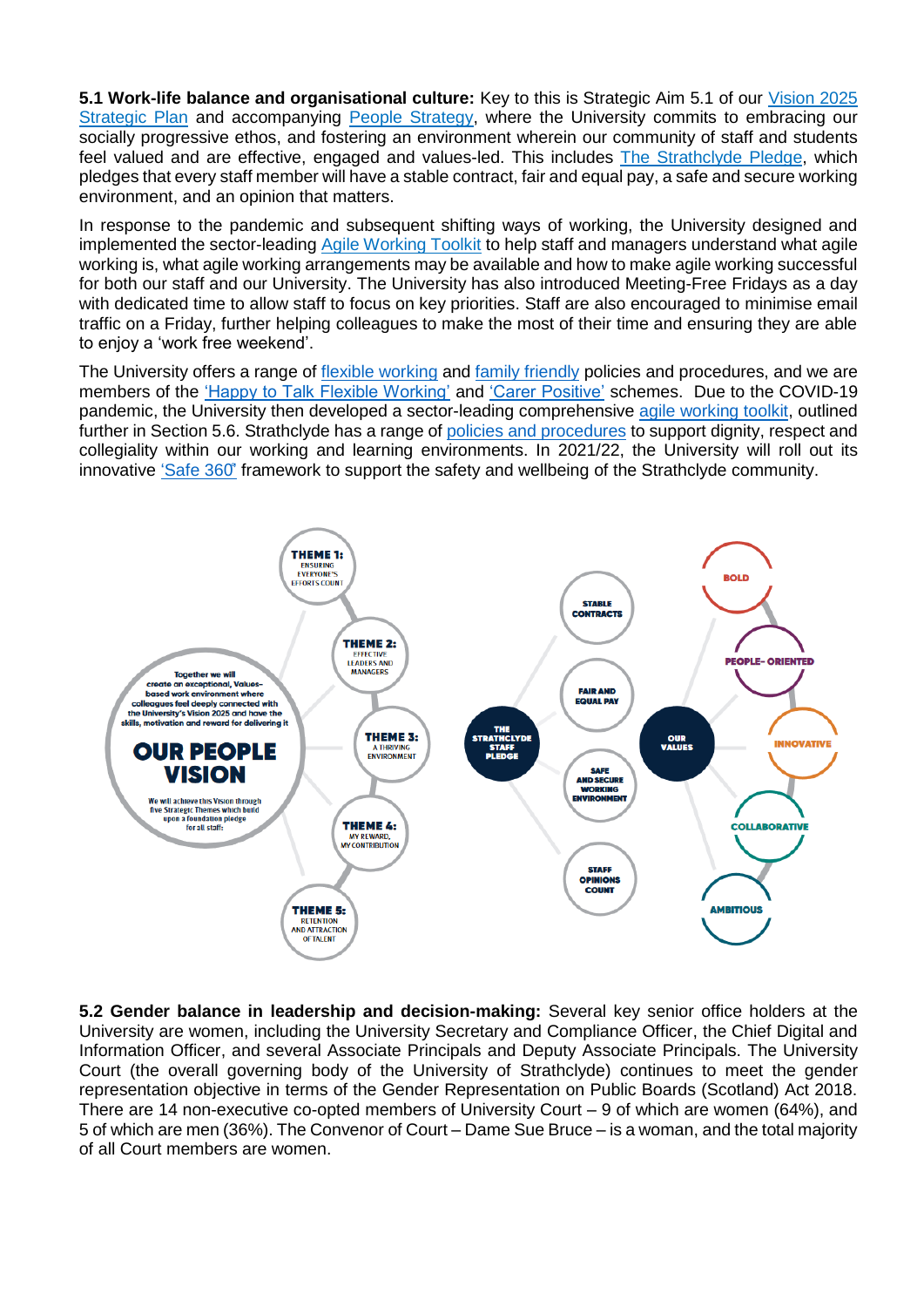**5.3 Gender equality in recruitment and career progression:** The University's Equality Outcomes, Equality Mainstreaming, and Equal Pay reports provide regular updates and appraisals on these areas. Strathclyde also holds an institutional [Athena Swan](https://www.advance-he.ac.uk/equality-charters/transformed-uk-athena-swan-charter) Bronze award (2017-2022), and 15 of our Departments currently hold department-level awards (14 Bronzes and 1 Silver). The University continues to implement targeted initiatives and interventions to advance equality of opportunity in staff recruitment, particularly with regards to recruitment of women staff to academic professional roles and categories where women are represented. This includes:

- Use of a 'gender decoder' tool in the drafting of recruitment adverts, to avoid wording which may inadvertently discourage women from applying.
- Explicit wording in job advertisements inviting women to apply.
- Specific e-learning courses on equality and diversity, unconscious bias and microbehaviours for staff engaging in recruitment and selection panels
- Social media recruitment campaigns which specifically target women.
- In our recent recruitment round for Strathclyde's [Global Talent Programme](https://www.strath.ac.uk/workwithus/strathclydeglobaltalentprogramme/) (recruiting to early career and senior academic posts), recruiting departments were required to provide an action plan specific to their vacancies outlining actions to recruit a diverse range of candidates
- As part of its current People Strategy, Strathclyde has committed to the introduction of 'blind shortlisting' and a trial is currently underway.

Recent data demonstrates a decrease in the gender pay gap of almost 2% since 2019/20, and an 18% increase in women Professors since 2019/20.

**5.3 Integration of the gender dimension into research and teaching content:** The University provides a taught Masters course in [Applied Gender Studies,](https://www.strath.ac.uk/courses/postgraduatetaught/appliedgenderstudies/) combining interdisciplinary core courses on gender theory, feminist research and the history of feminist thought, with optional classes within a range of disciplinary traditions. Founded in 2016, the [Strathclyde Feminist Research Network](http://sufeministnetwork.blogspot.com/p/front-page.html) brings together staff and students from across the University, developing a stronger feminist research presence along with increased visibility and connectedness. The Network runs a popular seminar series hosting visiting academics from across the UK and beyond, lunchtime research-in-progress workshops, and a feminist reading group. Commencing in 2021/22, the University's Research and Knowledge Exchange Services (RKES) will begin development of gender equality and broader EDI guidance for research design, proposals and bids. As part of the University's Equality Outcomes and recommendations arising from the University's Race Equality Working Group, a multi-year programme of work will commence in 2021/22 to enhance equality, diversity and inclusion in the curriculum.

**5.5 Measures against gender-based violence, including sexual harassment:** Collectively, the University takes a zero-tolerance approach to all forms of gender-based violence (GBV) and works to ensure a safe learning and working environment which embraces equality, consent and mutual respect. Informed by Strathclyde's [Equally Safe in Higher Education \(ESHE\)](https://www.strath.ac.uk/humanities/schoolofsocialworksocialpolicy/equallysafeinhighereducation/) and [TransEDU](https://www.trans.ac.uk/) research and [STEM](https://www.stemequals.ac.uk/)  [Equals](https://www.stemequals.ac.uk/) recommendations, our Equally Safe at Strathclyde Group brings together academic, professional services and frontline staff to operationalise and ensure effective governance in prevention and response to GBV at the University. Currently in development, [Strathclyde Safe360°](https://www.strath.ac.uk/whystrathclyde/safe360/) is the University's holistic safeguarding framework for the University community, underpinned by forthcoming new and revised policies GBV and safeguarding policies for students, staff and beneficiaries.

Strathclyde is an [#EmilyTest GBV Charter](http://emilytest.co.uk/) pilot institution, and a member of the [Fearless Glasgow](https://www.gcu.ac.uk/theuniversity/universitynews/2019-fearlessglasgow/) consortium of colleges and Universities working in partnership to understand and tackle GBV within the educational environment. [Report and Support](https://www.strath.ac.uk/studywithus/strathlife/reportsupport/) is the University's primary tool for reports of harm and safeguarding concerns. The University hosts a [Rape Crisis Student Support Service](https://www.strath.ac.uk/professionalservices/disabilityandwellbeing/rapecrisisstudentsupportservice/) within the Disability & Wellbeing Service, and the University is working to pilot a "Strathclyde SOS" app powered by Pick [Protection.](https://www.pickprotection.com/) Our network of First Responders are trained to support a sensitive, robust and effective response to reported cases of GBV with discretion, and without judgement. Strathclyde's GBV training package is under ongoing review and currently includes: First Responder; Bystander; Unconscious Bias; e-Learning module on GBV and consent; Strath Union module on consent.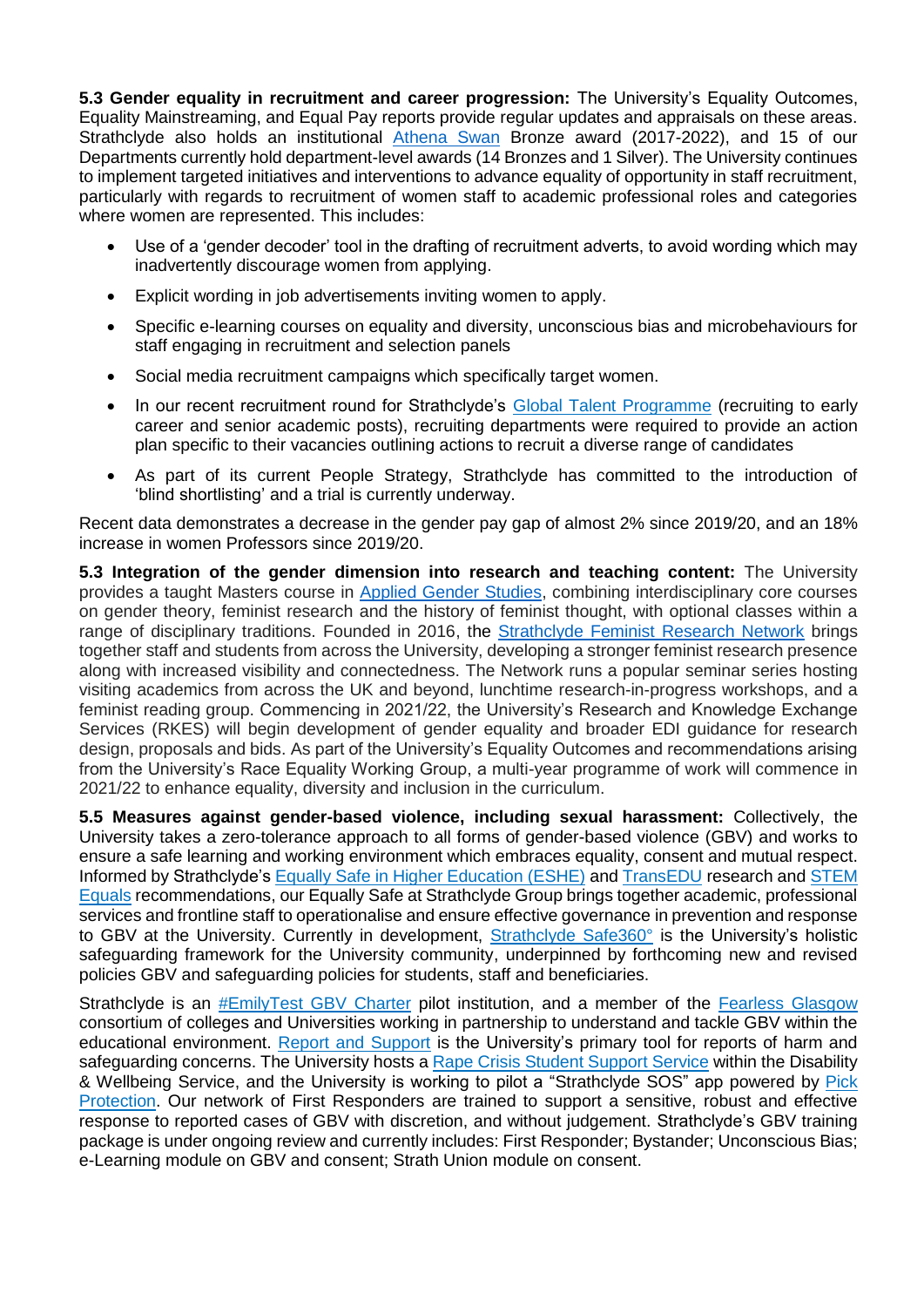#### **Additional thematic areas**

**5.6 Supporting trans, gender diverse and LGBT+ people:** The University holds two [LGBT+ Charter](https://www.lgbtyouth.org.uk/the-lgbt-charter/)  [Mark](https://www.lgbtyouth.org.uk/the-lgbt-charter/) awards for advancing LGBT+ equality – Student Services holds a Silver award (2020) and the School of Education hold a Bronze (2019) – and the University received two national awards for the [TransEDU project.](http://www.trans.ac.uk/) The Equality and Diversity Office oversee the ['Ask Alex' named contact service](https://www.strath.ac.uk/whystrathclyde/equalitydiversity/studentsupport/) for trans, non-binary and gender diverse students and staff, which acts as a first point of contact for colleagues and students seeking advice, support and information. In 2016-2018, the University was



proud to host the TransEDU [action research](http://www.trans.ac.uk/) project and is committed to the ongoing implementation of the recommendations from this project. StrathPride – [the LGBTQI+ Staff and PGR Network](https://www.strath.ac.uk/professionalservices/accessequalityinclusionservice/equalitydiversity/networks/lgbtqistaffpgrnetwork/) – was founded in 2020 to provides an opportunity to build a more diverse and inclusive university community, and enhance support for and visibility of LGBTQI+ people at Strathclyde. The Network has over 120 members from across the University, and meets regularly for Network meetings, conversation cafés, and events.

**5.7 STEM Equals - Women and LGBT+ people in STEM:** STEM Equals (2018- 2022) is the University of Strathclyde's four-year EPSRC-funded Inclusion Matters research and impact project focused on creating more inclusive STEM communities for women and LGBT+ people in both academia and in industry. The project team have undertaken a wide range of research, policy and knowledge exchange activity within the University and across the sector to improve the experiences of women and LGBT+ people working in STEM subject areas in higher education and industry. See the [STEM Equals website](https://www.stemequals.ac.uk/) for further information on this innovative and impactful project



**5.8 Supporting staff with caring responsibilities:** Strathclyde is a ['Carer Positive' employer,](https://www.carerpositive.org/) and is the first University have achieved Carer Positive Exemplary Status, demonstrating our ongoing support for staff who provide unpaid care for disabled, elderly and ill family members and friends. The University has a dedicated [Carer Policy](https://www.strath.ac.uk/media/ps/humanresources/policies/Carer_Policy.pdf) and a [Carers' Network.](https://www.strath.ac.uk/staff/policies/wellbeing/carers/)

**5.9 Menopause at work:** The University is advancing work to improve understanding of and support for menopause in the workplace. In 2021, Strathclyde relaunched its [Menopause Policy](https://universityofstrathclyde.newsweaver.com/cvg4pnmkid/110e8acbcqi3kh6ozsgc9y/external?email=true&a=5&p=60603793&t=31139365) to help ensure that all staff affected by menopause are empowered to ask for support or necessary adjustments, are able to manage their symptoms at work and are supported through this transitional stage in their lives. Through the updated policy and the ongoing provision of webinars and info sessions by external specialists, the University is working to ensure that staff and managers are provided with the tools to enable colleagues to meet their full potential at work.

**5.10 Inclusive research cultures:** The University is a [signatory of the Researcher Development](https://www.vitae.ac.uk/policy/concordat/University-of-Strathclyde-commitment-letter_concordat2019.pdf)  [Concordat](https://www.vitae.ac.uk/policy/concordat/University-of-Strathclyde-commitment-letter_concordat2019.pdf) to uphold the Principles of the Concordat to Support the Career Development of Researchers, administered by Vitae. Led by Strathclyde's designated 'Concordat Champion' and in partnership with the University Researchers Group, the University undertook research on the views and experiences of researchers at Strathclyde (via focus groups and [CEDARS survey\)](https://www.vitae.ac.uk/impact-and-evaluation/cedars/culture-employment-and-development-in-academic-research-survey) and a gap analysis of current policy, procedure and provision. In order to implement recommendations from this research, a working group



on Research Culture has been established, comprised of key stakeholders from across the University, to advance inclusive research cultures and examine issues relating to equality, diversity and inclusion, discrimination, bullying and harassment, research integrity, and mental health and wellbeing.

The University has held the EU HR Excellence in Research Award since 2011 in recognition of its commitment to supporting the personal, professional and career development of its researchers. This award also acknowledges the University's alignment with the principles of the European Charter for Researchers and Code for their recruitment